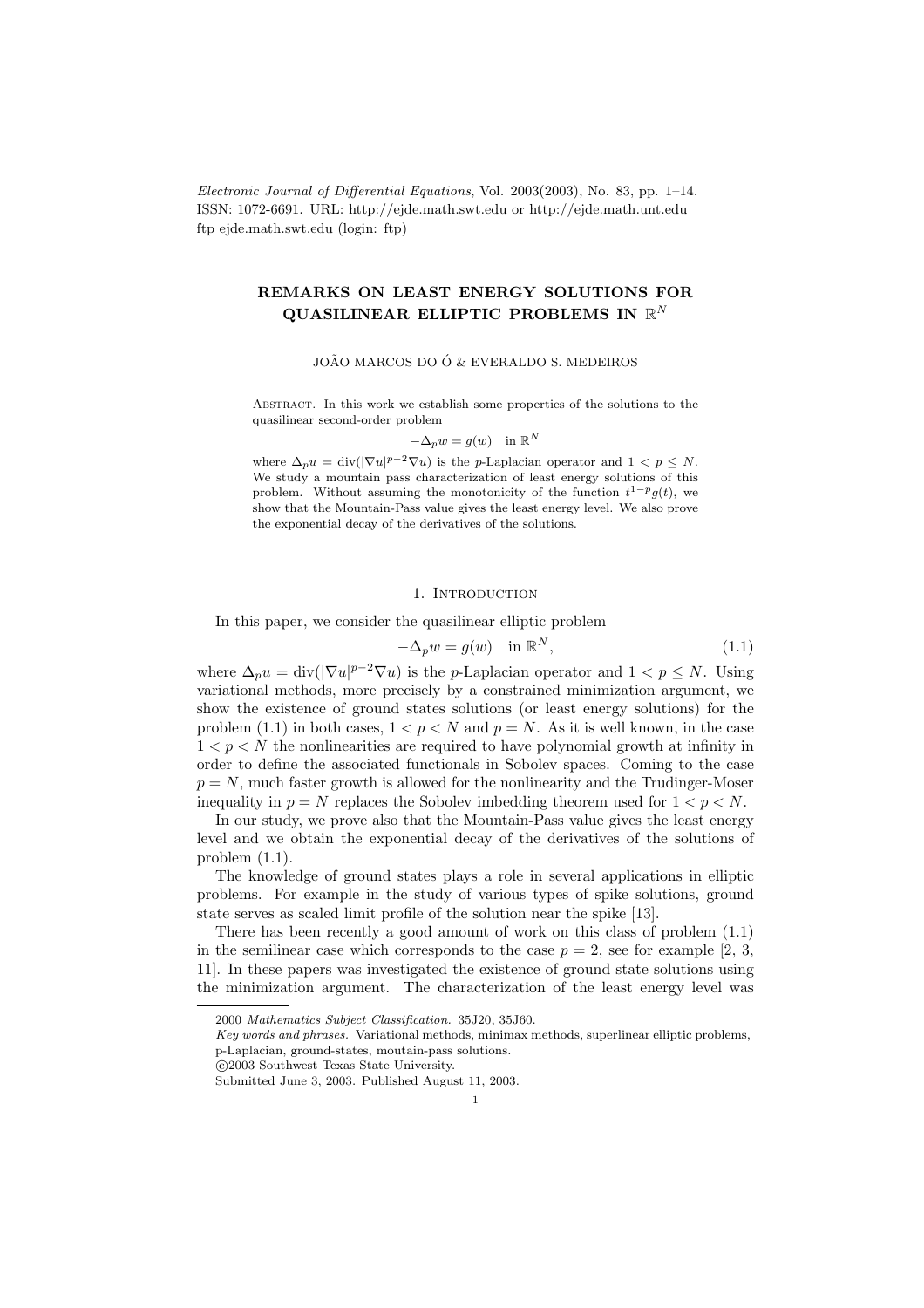investigated by Ding Ni [9] and Rabinowitz [16], under the monotonicity condition of the function  $g(t)/t$ . Recently, Jeanjean and Tanaka [11] have obtained this kind of result without this monotonicity assumption.

The study of the exponential decay of the solutions, in the semilinear case, was considered by Strauss [17], Berestycki and Lions [2], among others. Gongbao and Shusen [12] have showed the exponential decay for weak solution of a class of p-Laplacian equations. Under severe restrictions about the structure of the operator and the nature of the solutions, some exponential decay results have been obtained recently by Rabier and Stuart [15]. However, on these works the decay of derivatives for the degenerate case was not shown. In the present paper we prove the exponential decay of first derivatives for all radial solution of problem (1.1) by using an appropriated test function.

The operator  $-\Delta_p$  with  $p \neq 2$  arises from a variety of physical phenomena. It is used in non-Newtonian fluids, in some reaction-diffusion problems, as well as in flow through porous media. It also appears in nonlinear elasticity, glaciology and petroleum extraction [1].

Several papers have appeared recently about the p-Laplacian problems involving unbounded domains, among others Serrin-Tang  $[18]$ , Serrin-Zhou  $[19]$ , Do  $\acute{O}$   $[10]$ , Hebey-Demengel [4] and Jianfu and Xi Ping [21]. We referred to their references for other related results.

For easy reference we state now the assumptions that will be assumed through this paper.

(G1)  $q \in C(\mathbb{I}, \mathbb{R})$  and is odd;

(G2) when  $1 < p < N$  we assume that

$$
\lim_{u \to +\infty} \frac{g(u)}{u^{p^*-1}} = 0 \quad \text{where} \quad p^* = \frac{Np}{N-p};
$$

when  $p = N$  we assume that

$$
|g(u)| \le C[\exp(\alpha_0|u|^{\frac{N}{N-1}}) - S_{N-2}(\alpha_0, u)],
$$

for some constants  $\alpha_0, C > 0$ , where

$$
S_{N-2}(\alpha_0, u) = \sum_{k=0}^{N-2} \frac{\alpha_0^k}{k!} |u|^{\frac{Nk}{N-1}};
$$

(G3) when  $1 < p < N$  we suppose that

$$
-\infty < \liminf_{u \to 0^+} \frac{g(u)}{u^{p-1}} \le \limsup_{u \to 0^+} \frac{g(u)}{u^{p-1}} = -\nu < 0,
$$

and for  $p = N$ 

$$
\lim_{u \to 0} \frac{g(u)}{|u|^{N-1}} = -\nu < 0.
$$

(G4) There exists  $\zeta > 0$  such that  $G(\zeta) > 0$ , where  $G(u) = \int_0^u g(t) dt$ .

**Example.** Let  $1 < p < N$  and consider the function

$$
g(u) = \lambda |u|^{q-2}u - \mu |u|^{p-2}u,
$$

where  $\lambda, \mu$  are positive constants and  $1 < p < q < p^* - 1$ . It is not difficult to see that g satisfies the assumptions  $(G1)$ – $(G4)$ .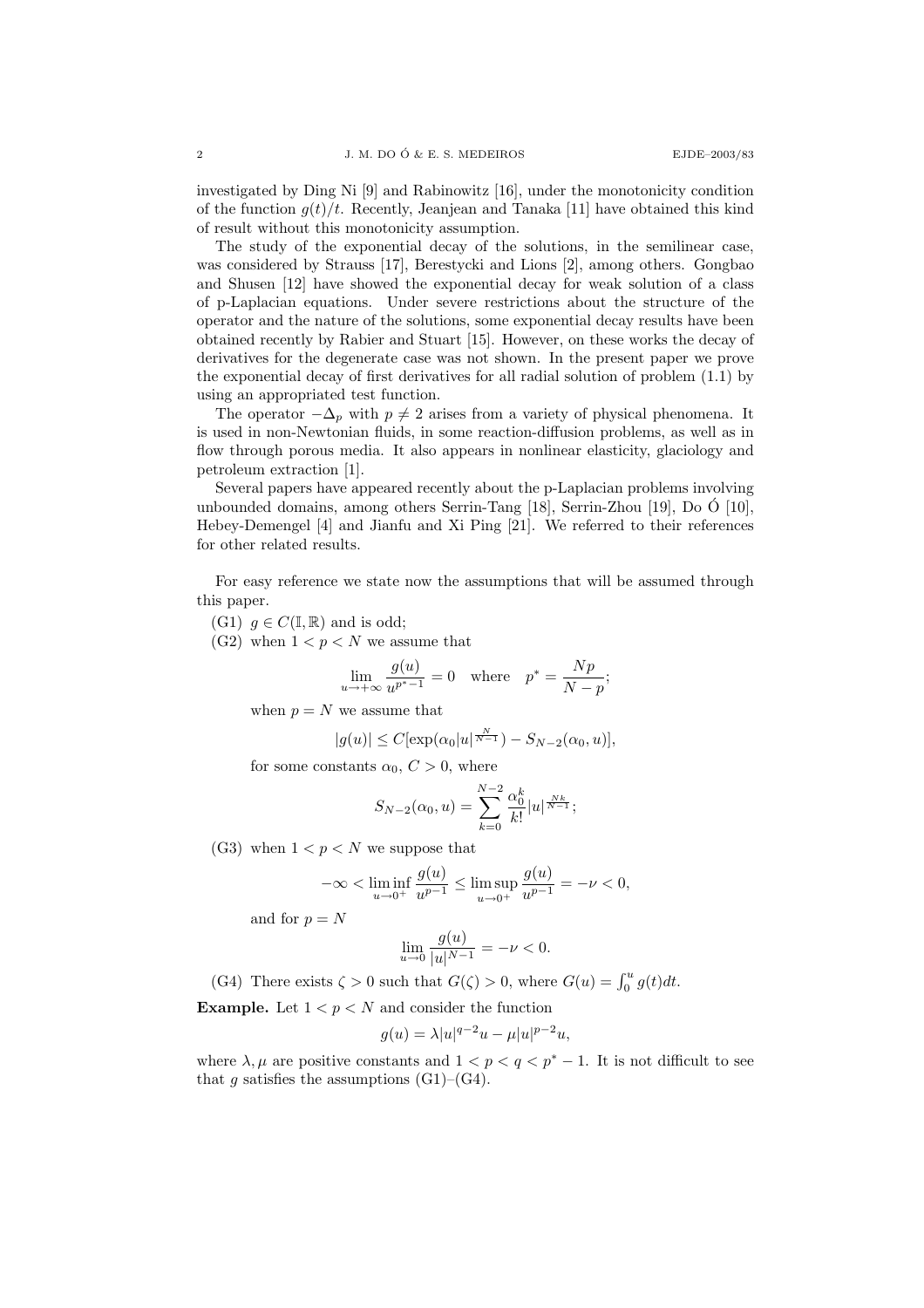**Example** Assume that  $p = N$  and. consider the function

$$
g(u) = -\mu |u|^{N-2}u + |u|^{N-1}u e^{\beta |u|^{\frac{N}{N-1}}},
$$

where  $\beta > 0$  and  $\mu > 0$ . We can see that q satisfies the assumptions (G1)–(G4). Notation. In this paper we make use of the following notation.

- For  $1 \le p \le \infty$ ,  $L^p(U)$ , denotes Lebesgue spaces with the norm  $||u||_{L^p(U)}$
- $W^{1,p}(\mathbb{R}^N)$  denote Sobolev spaces with the norm  $||u||_{W^{1,p}(\mathbb{R}^N)}$
- $W^{1,p}_r(\mathbb{R}^N)$  denotes the subspace of  $W^{1,p}(\mathbb{R}^N)$  formed by the radial functions
- $C^{k,\alpha}(U)$ , with k a non-negative integer and  $0 \leq \alpha < 1$ , denotes Hölder spaces
- C,  $C_0$ ,  $C_1$ ,  $C_2$ , ... denote (possibly different) positive constants
- |A| denotes Lebesgue measure of the set  $A \subset \mathbb{R}^N$
- $\omega_{N-1}$  is the  $(N-1)$ -dimensional measure of the  $N-1$  unit sphere in  $\mathbb{R}^N$ .

Variational Formulation. We begin by recalling the following Trundiger-Moser type inequality which is crucial for our variational argument. the Trudinger-Moser inequality for  $p = N$  replaces the Sobolev imbedding theorem used for  $1 < p < N$ .

**Lemma 1.1.** If  $N \geq 2$ ,  $\alpha > 0$  and  $u \in W^{1,N}(\mathbb{R}^N)$ , then

$$
\int_{\mathbb{R}^N} \left[ \exp\left( \alpha |u|^{\frac{N}{N-1}} \right) - S_{N-2}(\alpha, u) \right] dx < \infty. \tag{1.2}
$$

Moreover, if  $\|\nabla u\|_{L^N(\mathbb{R}^N)}^N \leq 1$ ,  $\|u\|_{L^N(\mathbb{R}^N)} \leq M < \infty$ , and  $\alpha < \alpha_N = N\omega_{N-1}^{\frac{1}{N-1}}$ , then there exists a constant C, which depends only on N, M and  $\alpha$ , such that

$$
\int_{\mathbb{R}^N} \left[ \exp\left( \alpha |u|^{\frac{N}{N-1}} \right) - S_{N-2}(\alpha, u) \right] dx \le C(N, M, \alpha). \tag{1.3}
$$

The proof of this lemma can be found in [10, Lemma 1].

**Lemma 1.2.** Suppose that g satisfies  $(G1)$ – $(G3)$ . Then the associated energy functional of problem  $(1.1), I: W^{1,p}(\mathbb{R}^N) \to \mathbb{R},$  given by

$$
I(u) = \frac{1}{p} \int_{\mathbb{R}^N} |\nabla u|^p dx - \int_{\mathbb{R}^N} G(u) dx
$$

is well defined and of class  $C^1$  with

$$
I'(u)v = \int_{\mathbb{R}^N} |\nabla u|^{p-2} \nabla u \nabla v \, dx - \int_{\mathbb{R}^N} g(u)v \, dx, \quad \forall v \in W^{1,p}(\mathbb{R}^N).
$$

Consequently, critical points of the functional I are precisely the weak solutions of problem (1.1).

*Proof.* Case:  $1 < p < N$ . As a consequence of assumptions (G1)–(G3), with the aid of the Holder and Sobolev inequalities, we see that  $I$  and  $I'(u)$  are well defined on  $W^{1,p}(\mathbb{R}^N)$ .

**Case:**  $p = N$ . From (G2) it follows that

$$
|G(u)| \le C \big[ \exp\big(\alpha_1 |u|^{\frac{N}{N-1}}\big) - S_{N-2}(\alpha_1, u) \big],\tag{1.4}
$$

for some constants  $\alpha_1, C > 0$ . Thus, by Lemma 1.1, we have  $G(u) \in L^1(\mathbb{R}^N)$  for all  $u \in W^{1,N}(\mathbb{R}^N)$ .

Furthermore, using standard arguments [2, 8] as well as the fact that for any given strong convergent sequence  $(u_n)$  in  $W^{1,N}(\mathbb{R}^N)$  there is a subsequence  $(u_{n_k})$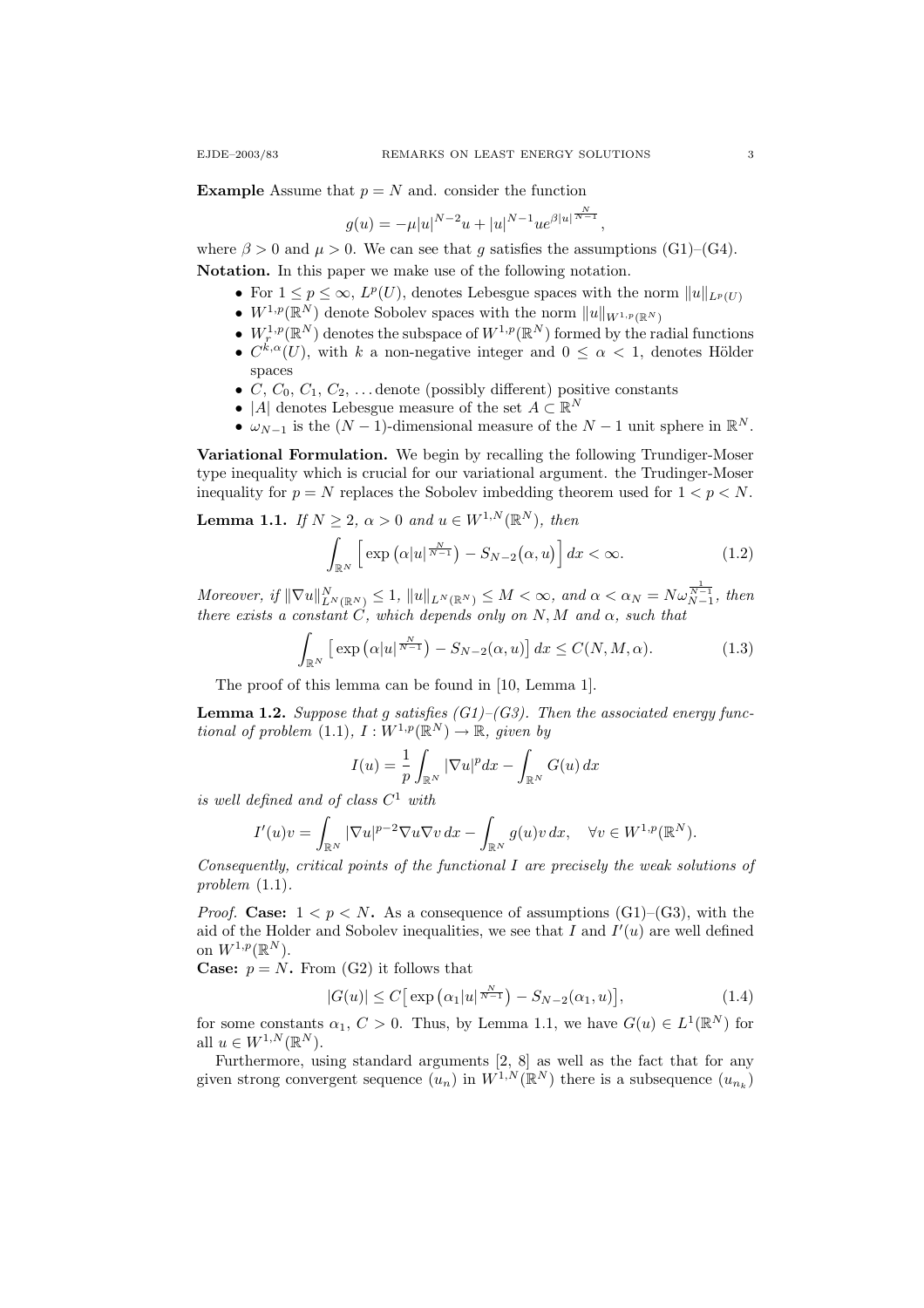and there exists  $h \in W^{1,N}(\mathbb{R}^N)$  such that  $|u_{n_k}(x)| \leq h(x)$  almost everywhere in  $\mathbb{R}^N$ , we see that I is a  $C^1$  functional on  $W^{1,N}(\mathbb{R}^N)$ .

**Remark 1.3.** Recall that if  $g : \mathbb{R} \to \mathbb{R}$  is a continuous function such that  $g(0) = 0$ , and w is a solution of  $(1.1)$  with  $w \in L^{\infty}_{loc}(\mathbb{R}^{N}), |\nabla w| \in L^{p}(\mathbb{R}^{N})$  and  $G(w) \in$  $L^1(\mathbb{R}^N)$ . Then w satisfies the Pohozaev-Pucci-Serrin identity [14],

$$
(N-p)\int_{\mathbb{R}^N} |\nabla w|^p dx = Np \int_{\mathbb{R}^N} G(w) dx.
$$
 (1.5)

Let

$$
m := \inf \left\{ I(u) : u \in W^{1,p}(\mathbb{R}^N) \backslash \{0\} \text{ and } u \text{ is a solution of (1.1)} \right\}.
$$
 (1.6)

By a least energy solution (or ground state) of  $(1.1)$  we mean a minimizer of m. Therefore, if w is a minimizer of (1.6) and  $\bar{w}$  is any solution of (1.1) then  $I(w)$  $I(\bar{w})$ .

In the case  $1 < p < N$ , we consider the constrained minimization problem

$$
M := \inf \Big\{ \int_{\mathbb{R}^N} |\nabla u|^p \, dx : u \in W^{1,p}(\mathbb{R}^N) \text{ and } \int_{\mathbb{R}^N} G(u) \, dx = 1 \Big\},\tag{1.7}
$$

introduced by Coleman-Glazer and Martin [5].

Next, we establish the existence of a *least energy solution* for  $(1.1)$ .

**Theorem 1.4.** Let  $1 < p < N$ . Under the hypotheses (G1)–(G4), the minimization problem (1.7) has a solution  $u \in W^{1,p}(\mathbb{R}^N)$  which is positive.

The proof of this theorem follows the same pattern as the proof of Theorem 2 in Berestycki an Lions [2].

Remark 1.5. Let u be given by Theorem 1.4. By Lagrange Multipliers Theorem there exists a multiplier  $\mu$  such that (in the weak sense)

$$
-\Delta_p u = \mu g(u) \quad \text{in } \mathbb{R}^N.
$$

Then after some appropriated scaling  $w(x) = u(\mu^{1/(1-p)}x)$  is a weak solution of  $(1.1).$ 

In the case  $p = N$ , we consider the minimization problem

$$
N := \inf \Big\{ \int_{\mathbb{R}^N} |\nabla u|^p dx : u \in W^{1,p}(\mathbb{R}^N) \text{ and } \int_{\mathbb{R}^N} G(u) dx = 0 \Big\},\tag{1.8}
$$

which is motivated by the fact that if  $p = N$ , from the Pohozaev-Pucci-Serrin identity,

$$
\int_{\mathbb{R}^N} G(u) \, dx = 0.
$$

Now we state a result about the existence of least energy solution for (1.1). Its The proof follows the same method as in Theorem 1 by Berestycki-Gallouet-Kavian [3].

**Theorem 1.6.** Let  $p = N$ . Under the hypotheses (G1)–(G4) the minimization problem (1.8) has a solution  $u \in W^{1,N}(\mathbb{R}^N)$  which is positive.

In Section 2, we show that under the assumptions  $(G1)$ – $(G3)$ , the functional I has the *Mountain Pass Geometry* (see Lemma 2.1 below). In particular, we can conclude that the set

$$
\Gamma = \{ \gamma \in C([0,1], W^{1,p}(\mathbb{R}^N)) : \gamma(0) = 0 \text{ and } I(\gamma(1)) < 0 \},
$$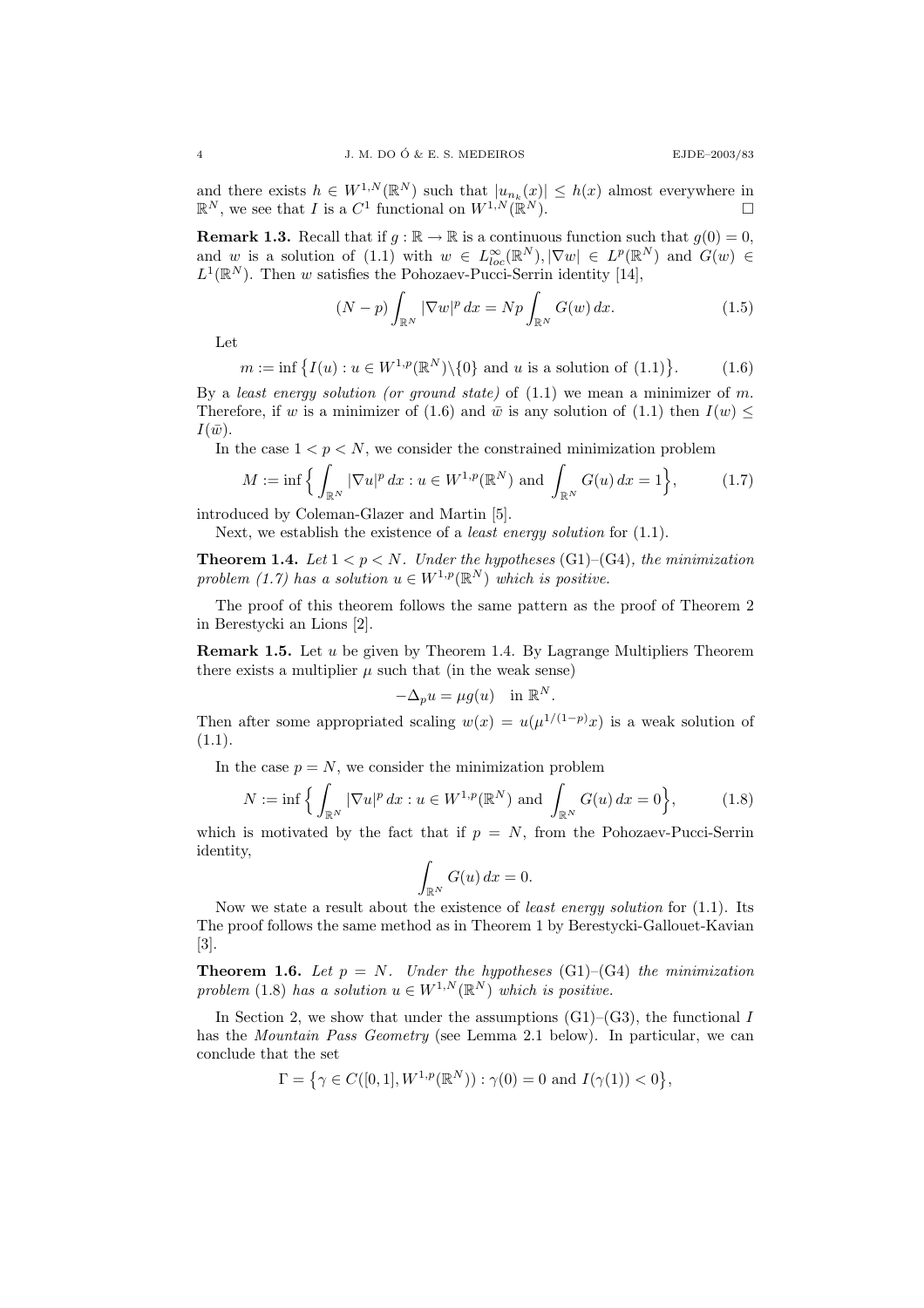$$
c := \inf_{g \in \Gamma} \max_{0 \le t \le 1} J(\gamma(t)),\tag{1.9}
$$

is positive.

Remark 1.7. Under the hypotheses that the function

$$
s \mapsto g(s)/s \tag{1.10}
$$

is increasing for  $s > 0$ , Ding and Ni [9] obtained the characterization

$$
c = m = \inf_{v \in W^{1,p}(\mathbb{R}^N) \setminus \{0\}} \max_{t > 0} I(tv). \tag{1.11}
$$

Without the monotonicity assumption (1.10), we prove that the level of the mountain pass is a critical value and the corresponding critical points are least energy solutions.

**Theorem 1.8.** Let  $1 < p \leq N$  and assume that (G1)–(G3). Then  $c = m$ . Furthermore, for each least energy solution w of (1.1), there exists a path  $\gamma \in \Gamma$  such that  $w \in \gamma([0,1])$  and

$$
\max_{t \in [0,1]} I(\gamma(t)) = I(w).
$$

It has been established in [6, 19] that for  $1 < p < 2$ , positive solutions of problems like (1.1) are radially symmetric around some point. In the next result, we obtain the exponential decay of positive radial solutions of (1.1) and their derivatives.

**Theorem 1.9.** Problem (1.1) has a positive radial solution  $w \in C^{1,\alpha}(\mathbb{R}^N)$  $W_r^{1,p}(\mathbb{R}^N)$  such that

- (i) There exists  $r_o > 0$  such that  $w'(r) \leq 0$  for  $r \geq r_o$  and  $w \in C^2(r_o, \infty)$
- (ii) w and its first derivatives decay exponentially, i.e., there exist  $C > 0$ ,  $\delta > 0$ such that

$$
|D^{\alpha}w(x)| \le Ce^{-\delta|x|}, \quad \text{if } |\alpha| \le 1 \tag{1.12}
$$

(iii) Moreover, w is a solution with minimal energy, i.e.,  $0 < I(w) \leq I(v)$  for any positive solution  $v$  of  $(1.1)$ .

In the classical case, when  $p = 2$ , Problem (1.1) reduces to

$$
-\Delta u = g(u) \quad \text{in} \quad \mathbb{R}^N
$$

which has been treated by several authors [2, 3, 5, 17]. Our result can be considered as an extension of the classical case.

# 2. Characterization of Mountain Pass Level

The main goal of this section is to present the proof of Theorem 1.8. For this end we use arguments similar in spirit to those addressed in [11]. We divide the prove in two steps.

First, we prove the *Mountain Pass Geometry* for the energy functional *I*. More precisely, we have the following lemma.

Lemma 2.1 (Geometrical Mountain-Pass structure). The functional I satisfies the following three conditions:

(i)  $I(0) = 0$ .

(ii) There exist  $\rho, \alpha > 0$ , such that  $I(u) \geq \alpha$  if  $||u||_{W^{1,p}(\mathbb{R}^N)} = \rho$ .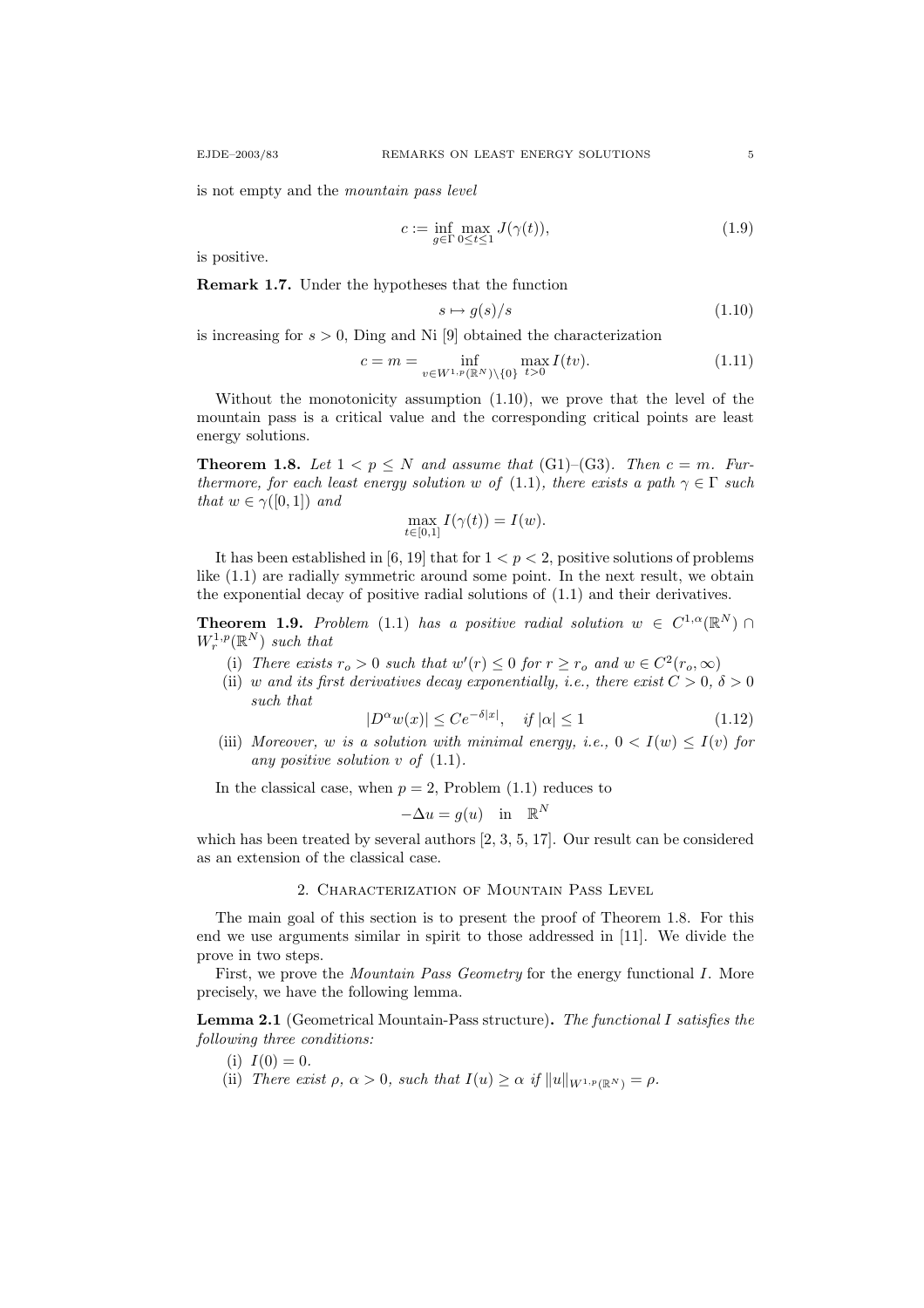(iii) There is 
$$
u_o \in W^{1,p}(\mathbb{R}^N)
$$
 such that  $||u_0||_{W^{1,p}(\mathbb{R}^N)} > \rho$  and  $I(u_0) < 0$ .

Proof. Statement (i) is trivial. To show (ii), we consider two cases: **Case :**  $1 < p < N$ . By our assumptions (G1)–(G3), for any  $\epsilon > 0$  there exists  $C_{\epsilon} > 0$  such that

$$
g(s) \le (\epsilon - \nu)s^{p-1} + C_{\epsilon}s^{p^*-1}, \quad \text{for } s \ge 0.
$$
 (2.1)

Since  $g$  is an odd function, we have

$$
G(s) \le \frac{1}{p}(\epsilon - \nu)|s|^p + C'_{\epsilon}|s|^{p^*}, \quad \text{for all } s \in \mathbb{R}.
$$

In view of embedding  $W^{1,p}(\mathbb{R}^N) \hookrightarrow L^{p^*}(\mathbb{R}^N)$  we have

$$
I(u) \geq \frac{1}{p} \int_{\mathbb{R}^N} |\nabla u|^p \, dx + \frac{\nu - \epsilon}{p} \int_{\mathbb{R}^N} |u|^p \, dx - \frac{1}{p^*} C'_{\epsilon} \int_{\mathbb{R}^N} |u|^{p^*} \, dx
$$
  
\n
$$
\geq \frac{1}{p} \min\{1, \nu - \epsilon\} ||u||_{W^{1,p}(\mathbb{R}^N)}^p - \frac{1}{p^*} C'_{\epsilon} ||u||_{L^{p^*}(\mathbb{R}^N)}^{p^*}
$$
  
\n
$$
\geq \frac{1}{p} \min\{1, \nu - \epsilon\} ||u||_{W^{1,p}(\mathbb{R}^N)}^p - C''_{\epsilon} ||u||_{W^{1,p}(\mathbb{R}^N)}^{p^*},
$$

for all  $u \in W^{1,p}(\mathbb{R}^N)$ . This implies (ii).

**Case:**  $p = N$ . From (G3), given  $\epsilon > 0$  there is  $\delta > 0$  such that

$$
G(u)\leq \frac{\epsilon-\nu}{N}|u|^N,\quad\text{if}\ |u|\leq \delta.
$$

On the other hand, for  $q > N$ , by (G2), there is a constant  $C = C(q, \delta)$  such that

$$
G(u) \le C|u|^q \big[ \exp(\beta |u|^{\frac{N}{N-1}}) - S_{N-2}(\beta, u) \big], \quad \text{if } |u| \ge \delta.
$$

These two estimates yield

$$
G(u) \leq \frac{\epsilon - \nu}{N} |u|^N + C|u|^q \Big[ \exp \left( \beta |u|^{\frac{N}{N-1}} \right) - S_{N-2}(\beta, u) \Big].
$$

In what follows we make use of the inequality (to be proved later)

$$
\int_{\mathbb{R}^N} |u|^q \left[ \exp(\beta |u|^{\frac{N}{N-1}}) - S_{N-2}(\beta, u) \right] dx \le C(\beta, N) \|u\|_{W^{1,N}(\mathbb{R}^N)}^q,
$$
\n(2.2)

provided that  $||u||_{W^{1,N}(\mathbb{R}^N)} \leq M$ , where M is sufficiently small. Under this assumption, we have

$$
I(u) \geq \frac{1}{N} \int_{\mathbb{R}^N} |\nabla u|^N dx - \frac{(\epsilon - \nu)}{N} ||u||_{L^N(\mathbb{R}^N)}^N - C ||u||_{W^{1,N}(\mathbb{R}^N)}^q
$$
  
\n
$$
\geq C_1 ||u||_{W^{1,N}(\mathbb{R}^N)}^N - C ||u||_{W^{1,N}(\mathbb{R}^N)}^q.
$$

Thus, since  $\varepsilon > 0$  and  $q > N$ , we may choose  $\alpha$ ,  $\rho > 0$  such that  $I(u) \ge \alpha$  if  $||u||_{W^{1,N}(\mathbb{R}^N)} = \rho$ . Hence (ii) holds.

Now, we prove inequality (2.2). We may assume  $u \geq 0$ , since we can replace u by |u| without causing any increase in the integral of the gradient. Here, we make use of Schwarz symmetrization method. We begin by recalling some basic properties: let  $1 \leq p \leq \infty$  and  $u \in L^p(\mathbb{R}^N)$  such that  $u \geq 0$ . Thus, there is a unique nonnegative function  $u^* \in L^p(\mathbb{R}^N)$ , called the Schwarz symmetrization of u, such that it depends only on |x|, u<sup>\*</sup> is a decreasing function of |x|; for all  $\lambda > 0$ 

$$
|\{x: u^*(x) \ge \lambda\}| = |\{x: u(x) \ge \lambda\}|
$$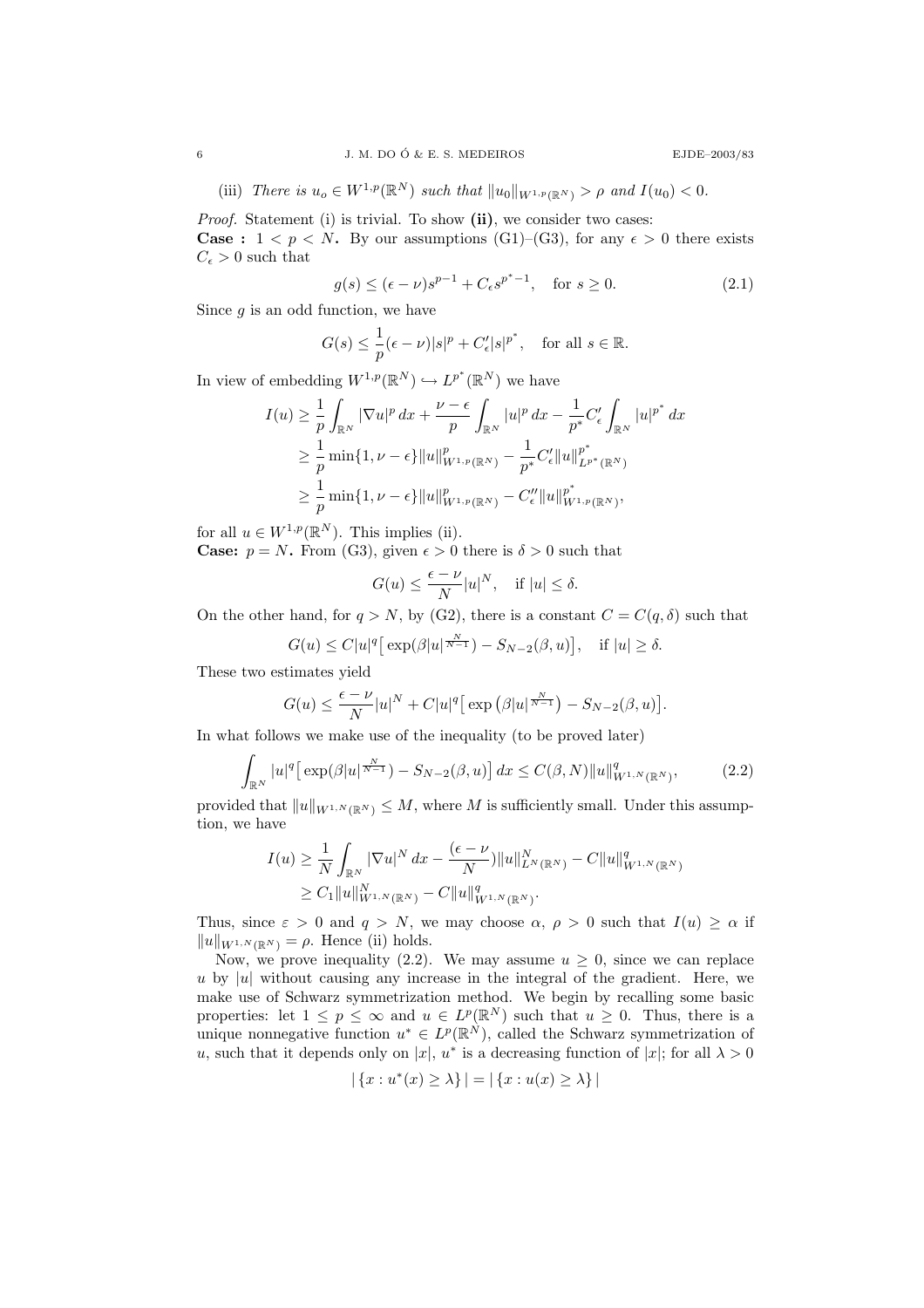and there exists  $R_{\lambda} > 0$  such that  $\{x : u^* \geq \lambda\}$  is the ball  $B[0, R_{\lambda}]$  of radius  $R_{\lambda}$  centered at origin. Moreover, if  $G : [0, +\infty) \to [0, +\infty)$  is a continuous and increasing function such that  $G(0) = 0$ . Then, we have

$$
\int_{\mathbb{R}^N} G(u^*(x))dx = \int_{\mathbb{R}^N} G(u(x)) dx.
$$

Moreover, if  $u \in W^{1,p}(\mathbb{R}^N)$  then  $u^* \in W^{1,p}(\mathbb{R}^N)$  and

$$
\int_{\mathbb{R}^N} |\nabla u^*|^p(x) dx \leq \int_{\mathbb{R}^N} |\nabla u|^p(x) dx.
$$

Thus, we can write

$$
\int_{\mathbb{R}^N} \left[ \exp(\alpha |u|^{\frac{N}{N-1}}) - S_{N-2}(\alpha, u) \right] dx = \int_{\mathbb{R}^N} \left[ \exp(\alpha |u^*|^{\frac{N}{N-1}}) - S_{N-2}(\alpha, u^*) \right] dx,
$$

Letting  $R(\beta, u) = \exp(\beta |u|^{\frac{N}{N-1}}) - S_{N-2}(\beta, u)$ , we have

$$
\int_{\mathbb{R}^N} R(\beta, u) |u|^q dx = \int_{\mathbb{R}^N} R(\beta, u^*) |u^*|^q dx
$$

and

$$
\int_{\mathbb{R}^N} R(\beta, u^*) |u^*|^q \, dx = \int_{|x| \le \sigma} R(\beta, u^*) |u^*|^q \, dx + \int_{|x| \ge \sigma} R(\beta, u^*) |u^*|^q \, dx, \tag{2.3}
$$

where  $\sigma$  is a number to be determined later.

Let us recall two elementary inequalities. Using the fact that the function  $h$  :  $(0, +\infty) \to \mathbb{R}$  given by  $h(t) = \frac{(t+1)^{\frac{N}{N-1}} - t^{\frac{N}{N-1}} - 1}{t^{\frac{1}{N-1}}}$  is bounded, we have a positive constant  $A = A(N)$  such that

$$
(u+v)^{\frac{N}{N-1}} \le u^{\frac{N}{N-1}} + Au^{\frac{1}{N-1}}v + v^{\frac{N}{N-1}}, \quad \forall u, v \ge 0.
$$
 (2.4)

If  $\gamma$  and  $\gamma'$  are positive real numbers such that  $\gamma + \gamma' = 1$ , then for all  $\varepsilon > 0$ , we have

$$
u^{\gamma}v^{\gamma} \leq \varepsilon u + \varepsilon^{-\frac{\gamma}{\gamma'}}v, \quad \forall u, v \geq 0,
$$
\n(2.5)

because  $g: [0, +\infty) \to \mathbb{R}$ , given by  $g(t) = t^{\gamma} - \varepsilon t$ , is bounded.

Let  $v(x) = u^*(x) - u^*(rx_0)$  where  $x_0$  is some fixed unit vector in  $\mathbb{R}^N$ . Notice that  $v \in W_0^{1,N}(B(0,r))$ . Here,  $B(0,r)$  denotes the ball of radius r centered at the origin of  $\mathbb{R}^N$ . Now, from (2.4) and (2.5), we have, respectively,

$$
|u^*|^{\frac{N}{N-1}} = |v + u^*(rx_0)|^{\frac{N}{N-1}} \le v^{\frac{N}{N-1}} + Av^{\frac{1}{N-1}}u^*(rx_0) + u^*(rx_0)^{\frac{N}{N-1}},
$$
  

$$
\frac{1}{N-1}u^*(rx_0) = (v^{\frac{N}{N-1}})^{1/N}(u^*(rx_0)^{\frac{N}{N-1}})^{\frac{N-1}{N}} \le \frac{\varepsilon}{A}v^{\frac{N}{N-1}} + (\frac{\varepsilon}{A})^{\frac{1}{1-N}}u^*(rx_0)^{\frac{N}{N-1}},
$$

and hence,

 $\upsilon$ 

$$
|u^*|^{\frac{N}{N-1}} \le (1+\varepsilon)v^{\frac{N}{N-1}} + K(\varepsilon, N)u^*(rx_0)^{\frac{N}{N-1}},
$$

where  $K(\varepsilon, N) = A^{\frac{N}{N-1}} \varepsilon^{\frac{1}{1-N}} + 1$ . Therefore,

$$
\int_{|x| \le r} \exp(\alpha |u^*|^{\frac{N}{N-1}}) \le \exp\left(K(\varepsilon, N) u^*(rx_0)^{\frac{N}{N-1}}\right) \int_{|x| \le r} \exp\left(\alpha |(1+\varepsilon)v|^{\frac{N}{N-1}}\right),
$$

which, in view of Trudinger-Moser inequality, implies,

$$
\int_{|x| \le r} \exp\left(\alpha |u^*|^{\frac{N}{N-1}}\right) < \infty, \quad \forall u \in W^{1,N}(\mathbb{R}^N), \quad \forall \alpha > 0. \tag{2.6}
$$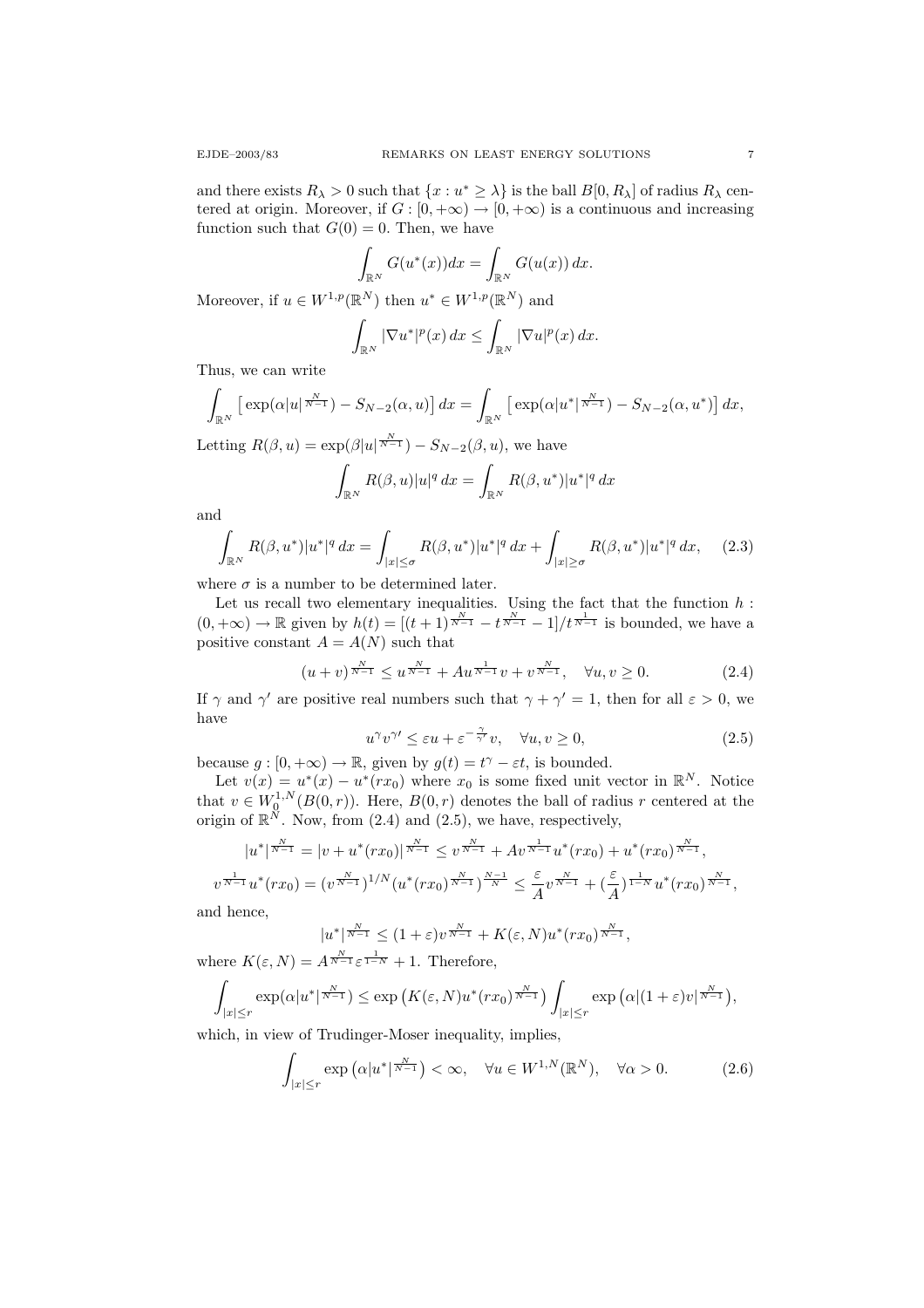Furthermore, taking  $\epsilon > 0$  such that  $(1 + \epsilon)\alpha < \alpha_N$ , we obtain

$$
\int_{|x| \le r} \exp(\alpha |u^*|^{\frac{N}{N-1}}) \le C(N) \frac{\omega_{N-1}}{N} r^N \exp(K(\epsilon, N) u^*(rx_0)^{\frac{N}{N-1}})
$$
\n
$$
\le C(N) \frac{\omega_{N-1}}{N} r^N \exp((\frac{N M^N}{\omega_{N-1}})^{\frac{1}{N-1}} \frac{K(\epsilon, N)}{r^{\frac{N}{N-1}}}),
$$
\n(2.7)

for all  $u \in W^{1,N}(\mathbb{R}^N)$  such that  $\|\nabla u\|_{L^N(\mathbb{R}^N)}^N \leq 1$  and  $\|u\|_{L^N(\mathbb{R}^N)} \leq M$ , where in the last inequality we have used Radial Lemma A.IV in [2]:

$$
|u^*(x)| \le |x|^{-1} \left(\frac{N}{\omega_{N-1}}\right)^{1/N} ||u^*||_{L^N(\mathbb{R}^N)}, \quad \forall x \ne 0.
$$

Now, we estimate  $(2.3)$ . Using the Hölder inequality we obtain

$$
\int_{|x| \le \sigma} R(\beta, u^*) |u^*|^q dx \le \int_{|x| \le \sigma} \left[ \exp(\beta |u^*|^{\frac{N}{N-1}}) \right] |u^*|^q dx
$$
  

$$
\le \left( \int_{|x| \le \sigma} \exp(\beta r |u^*|^{\frac{N}{N-1}}) dx \right)^{1/r} \left( \int_{|x| \le \sigma} |u^*|^{qs} dx \right)^{1/s},
$$

where  $1/r + 1/s = 1$ . In view, of (2.7) we get

$$
\int_{|x| \le \sigma} \exp(\beta r |u^*|^{\frac{N}{N-1}}) dx \le C(\beta, N)
$$

if  $||u||_{W^{1,N}(\mathbb{R}^N)} \leq M$ , where M is such that  $\beta r M^{\frac{N}{N-1}} < \alpha_N$ . Thus, using the continuous imbedding  $W^{1,N}(\mathbb{R}^N) \hookrightarrow L^{qs}(\mathbb{R}^N)$ , we have

$$
\int_{|x| \le \sigma} R(\beta, u^*) |u^*|^q dx \le C(\beta, N) \|u\|_{W^{1,N}(\mathbb{R}^N)}^q.
$$
\n(2.8)

On the other hand, the Radial Lemma leads to

$$
\int_{|x|\geq \sigma} |u^*|^{\frac{N}{N-1}k} |u^*|^q dx
$$
\n
$$
\leq \left( \left( \frac{N}{\omega_{N-1}} \right)^{1/N} \|u^* \|_{L^N(\mathbb{R}^N)} \right)^{\frac{N}{N-1}k} \int_{|x|\geq \sigma} \frac{|u^*|^q}{|x|^{\frac{N}{N-1}k}} dx
$$
\n
$$
\leq \left( \left( \frac{N}{\omega_{N-1}} \right)^{1/N} \|u^* \|_{L^N(\mathbb{R}^N)} \right)^{\frac{N}{N-1}k} \left( \int_{|x|\geq \sigma} \frac{dx}{|x|^{\frac{N}{N-1}kr}} \right)^{\frac{1}{r}} \left( \int_{|x|\geq \sigma} |u^*|^{qs} dx \right)^{1/s}
$$
\n
$$
\leq \omega_{N-1} \sigma^N \left( \frac{(\frac{N}{w_{N-1}})^{1/N} \|u^* \|_{L^N(\mathbb{R}^N)}}{\sigma^r} \right)^{\frac{N}{N-1}k} \|u\|_{L^{sq}(\mathbb{R}^N)}^q
$$
\n
$$
\leq C(N,M) \|u\|_{W^{1,N}(\mathbb{R}^N)}^q,
$$

for all  $k \geq N$ , where  $\sigma^r = M_0(\frac{N}{\omega_{N-1}})^{1/N}$  and  $||u||_{L^N(\mathbb{R}^N)} \leq M_0 = \lambda_1(N)^{1/N}M$ . We also have that if  $||u^*||_{W^{1,N}(\mathbb{R}^N)}^q \leq M$ ,

$$
\int_{|x|\geq \sigma} |u^*|^N |u^*|^q dx \leq \Big(\int_{|x|\geq \sigma} |u^*|^{Nr} dx\Big)^{1/r} \Big(\int_{|x|\geq \sigma} |u^*|^{qs} dx\Big)^{1/s}
$$
  
\n
$$
\leq \|u^* \|_{L^{Nr}(\mathbb{R}^N) \|u^* \|_{L^{qs}(\mathbb{R}^N)}^q}
$$
  
\n
$$
\leq C(N, M) \|u^* \|_{W^{1,N}(\mathbb{R}^N)}^q,
$$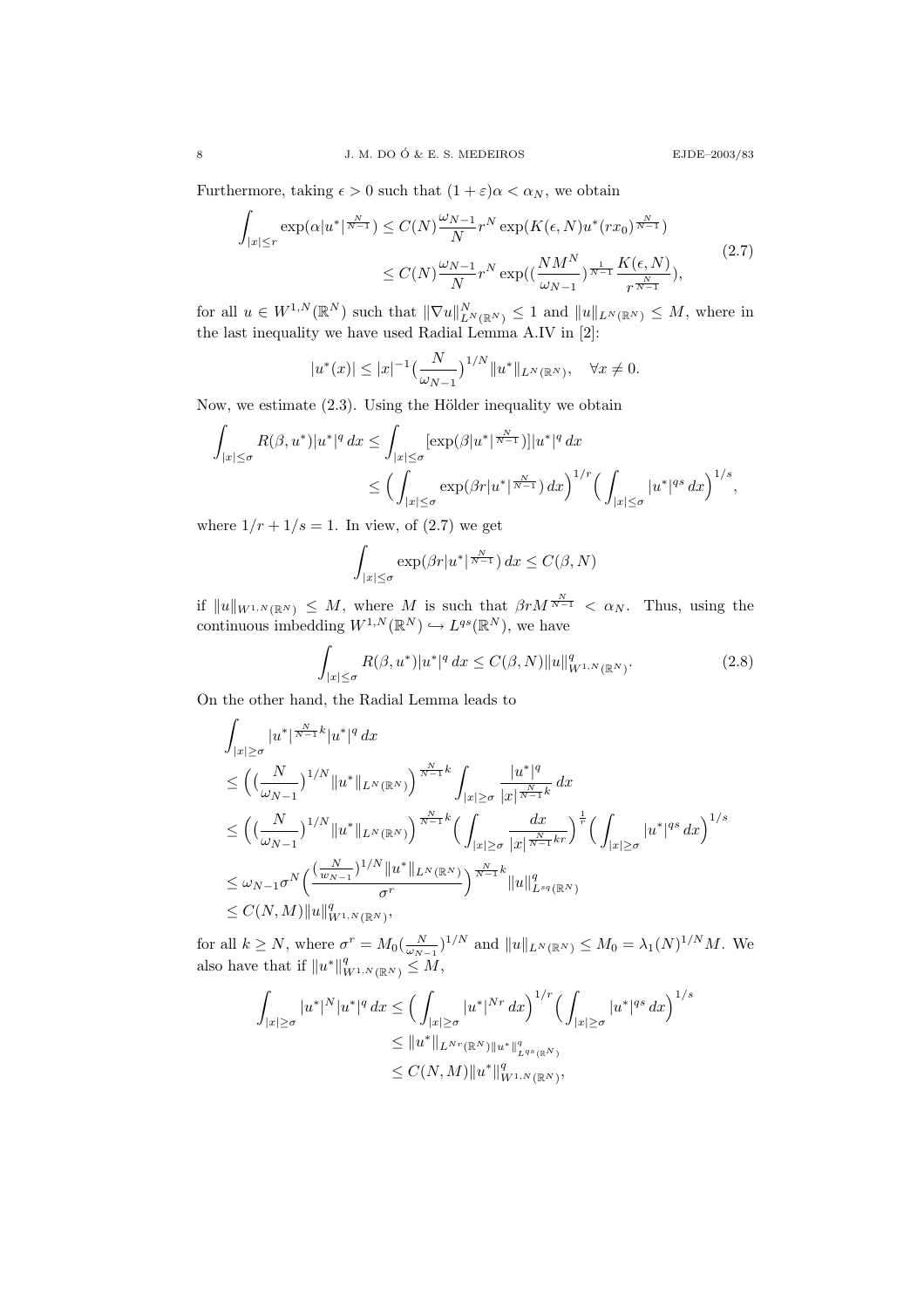which is shown via the continuous imbedding  $W^{1,N}(\mathbb{R}^N) \hookrightarrow L^{Nr}(\mathbb{R}^N)$ . Therefore,

$$
\int_{|x| \ge \sigma} R_N(\beta, u^*) |u^*|^q dx \le C(N, M) \exp(\beta) \|u\|_{W^{1,N}(\mathbb{R}^N)}^q.
$$
 (2.9)

Finally, the combination of estimates  $(2.8)-(2.9)$  and  $(2.3)$  implies that  $(2.2)$  is holds.

Now we prove (iii). Since  $I(0) = 0$ , by (ii) we have  $I(u) > 0$  for all  $0 <$  $||u||_{W^{1,p}(\mathbb{R}^N)} \leq \rho_0$ . Thus, ir suffices to show that  $\Gamma \neq \emptyset$ . This will be done in the next Lemma.

**Lemma 2.2.** There exists  $\gamma$  in the set

$$
\Gamma = \{ \gamma \in C([0,1], W^{1,p}(\mathbb{R}^N) : \gamma(0) = 0 \text{ and } I(\gamma(1)) < 0 \},\
$$

such that

$$
w \in \gamma([0,1]) \quad \text{and} \quad \max_{t \in [0,1]} I(\gamma(t)) = m,\tag{2.10}
$$

where w is a given least energy.

*Proof.* Let w be a given least energy solution of (1.1. In the case  $1 < p < N$ , we consider the curve  $\gamma : [0, \infty) \to W^{1,p}(\mathbb{R}^N)$  defined by

$$
\gamma(t)(x) = \begin{cases} w(x/t) & \text{if } t > 0, \\ 0 & \text{if } t = 0. \end{cases}
$$

It is not difficult to see that

(i)  $\|\gamma(t)\|_{W^{1,p}(\mathbb{R}^N)}^p = t^{N-p} \|\nabla w\|_{L^p(\mathbb{R}^N)}^p + t^N \|w\|_{L^p(\mathbb{R}^N)}^p$ (ii)  $I(\gamma(t)) = \frac{t^{N-p}}{n}$  $\frac{d^{1-p}}{p} \|\nabla w\|_{L^p(\mathbb{R}^N)}^p - t^N \int_{\mathbb{R}^N} G(w) dx = \frac{t^N}{p}$  $\frac{N}{p}\|\nabla w\|_{L^p(\mathbb{R}^N)}^p\bigg(\frac{1}{t^p}-\frac{N-p}{N}\bigg),$ 

where in the above term we have used the Pohozaev-Pucci-Serrin identity. Using (i), we have

$$
\lim_{t \to 0} \|\gamma(t)\|_{W^{1,p}(\mathbb{R}^N)} = 0,
$$

which implies that  $\gamma$  is continuous. From (ii) and  $1 \leq p \leq N$ , we obtain a value  $L > 0$  such that  $I(\gamma(L)) < 0$ . These facts together with a suitable scale change in t, imply that there exists the desired path  $\gamma \in \Gamma$ .

In the case  $p = N$ , we choose real numbers  $0 < t_0 < 1 < t_1 < \theta_1$  so that a curve  $\gamma$ , constituted of three pieces defined below, gives a desired path:

$$
\gamma(\theta) = \begin{cases} \theta \omega_{t_0} & \text{if } \theta \in [0, t_0], \\ \theta \omega_{\theta} & \text{if } \theta \in [t_0, t_1], \\ \theta \omega_{t_1} & \text{if } \theta \in [t_1, \theta_1], \end{cases}
$$

where  $w_t(x) = w(x/t)$ . Since w is a weak solution we have

$$
\int_{\mathbb{R}^N} g(w)w dx = \|\nabla w\|_{L^N(\mathbb{R}^N)}^N > 0.
$$

Thus we can find  $\theta_1 > 1$  such that

$$
\int_{\mathbb{R}^N} g(\theta w) w \, dx > 0 \quad \text{for all } \theta \in [1, \theta_1].
$$

Next we set  $\varphi(s) = g(s)/s^{N-1}$ . By assumption (G3) we have  $\varphi \in C(\mathbb{R}, \mathbb{R})$ . Therefore,

$$
\int_{\mathbb{R}^N} \varphi(\theta w) w^N dx > 0 \quad \text{for all } \theta \in [1, \theta_1]. \tag{2.11}
$$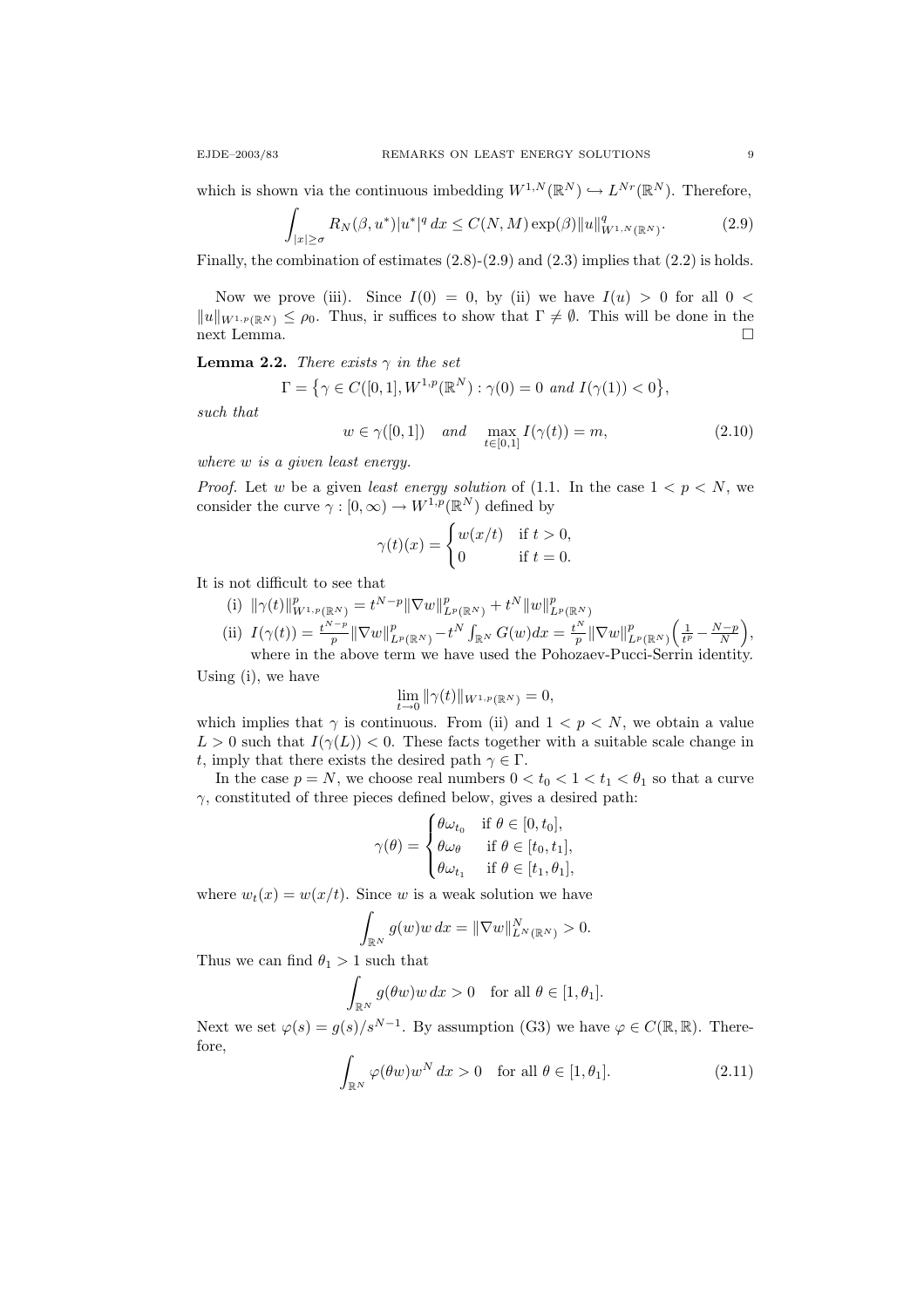Now note that

$$
\frac{d}{d\theta}I(\theta w_t) = I'(\theta w_t)w_t
$$
  
=  $\theta^{N-1}(\|\nabla w_t\|_{L^N(\mathbb{R}^N)}^N - \int_{\mathbb{R}^N} \varphi(\theta w_t)w_t^N dx)$   
=  $\theta^{N-1}(\|\nabla w\|_{L^N(\mathbb{R}^N)}^N - t^N \int_{\mathbb{R}^N} \varphi(\theta w)w^N dx).$ 

Choosing  $t_0 \in (0, 1)$  sufficiently small, we have

$$
\|\nabla w_t\|_{L^N(\mathbb{R}^N)}^N - t_0^N \int_{\mathbb{R}^N} \varphi(\theta w) w^N dx > 0 \quad \text{for all } \theta \in [1, \theta_1]. \tag{2.12}
$$

By (2.11), we can also choose  $t_1 > 1$  such that for all  $\theta \in [1, \theta_1]$ ,

$$
\|\nabla w\|_{L^N(\mathbb{R}^N)}^N - t_1^N \int_{\mathbb{R}^N} \varphi(\theta w) w^2 dx \le -\frac{1}{\theta_1 - 1} \|\nabla w\|_{L^N(\mathbb{R}^N)}^N. \tag{2.13}
$$

Thus we can see by (2.12) that the function  $I(\gamma(\theta))$  is increasing on the interval  $[0, t_0]$  and takes its maximal at  $\theta = 1$ . By Pohozaev-Pucci-Serrin identity we have  $\int_{\mathbb{R}^N} G(w) = 0$ . Consequently

$$
I(w_{t_1}) = I(w) = \frac{1}{N} || \nabla w ||_{L^N(\mathbb{R}^N)}^N.
$$

Now note that

$$
I(\theta_1 w_{t_1}) = I(w_{t_1}) + \int_1^{\theta_1} \frac{d}{dt} I(\theta w_{t_1}) d\theta
$$
  
\n
$$
\leq \frac{1}{N} ||\nabla w||_{L^N(\mathbb{R}^N)}^N - \frac{1}{\theta_1 - 1} \int_1^{\theta_1} ||\nabla w||_{L^N(\mathbb{R}^N)}^N d\theta
$$
  
\n
$$
< (\frac{1}{N} - 1) ||\nabla w||_{L^N(\mathbb{R}^N)}^N < 0.
$$

Thus, we have obtained the desired curve.  $\Box$ 

As consequence of Lemma 2.2 we have the following important step of the proof of Theorem 1.8.

**Corollary 2.3.** With c and m as defined in (1.11) and (1.6), we have  $c \leq m$ .

In view of the Pohozaev-Pucci-Serrin identity we have

Lemma 2.4. For  $1 < p \leq N$ , we obtain

$$
m = \inf_{u \in \mathcal{P}} I(u),\tag{2.14}
$$

where

$$
\mathcal{P} = \left\{ u \in W^{1,p}(\mathbb{R}^N) \setminus \{0\} : (N-p) \int_{\mathbb{R}^N} |\nabla u|^p dx = Np \int_{\mathbb{R}^N} G(u) dx \right\}.
$$

*Proof.* For the case  $1 < p < N$ , we introduce the set

$$
\mathcal{S} = \left\{ u \in W^{1,p}(\mathbb{R}^N) : \int_{\mathbb{R}^N} G(u) \, dx = 1 \right\},\
$$

which is in one-to-one correspondence with the set  $P$  via the map  $\Phi : S \to P$ :  $\Phi(u)(x) = u(x/t_u)$  with  $t_u = \left(\frac{N-p}{Np}\right)^{1/p} \|\nabla u\|_{L^p(\mathbb{R}^N)}$ . Thus,

$$
\inf_{u \in \mathcal{P}} I(u) = \inf_{u \in \mathcal{S}} I(\Phi(u)).
$$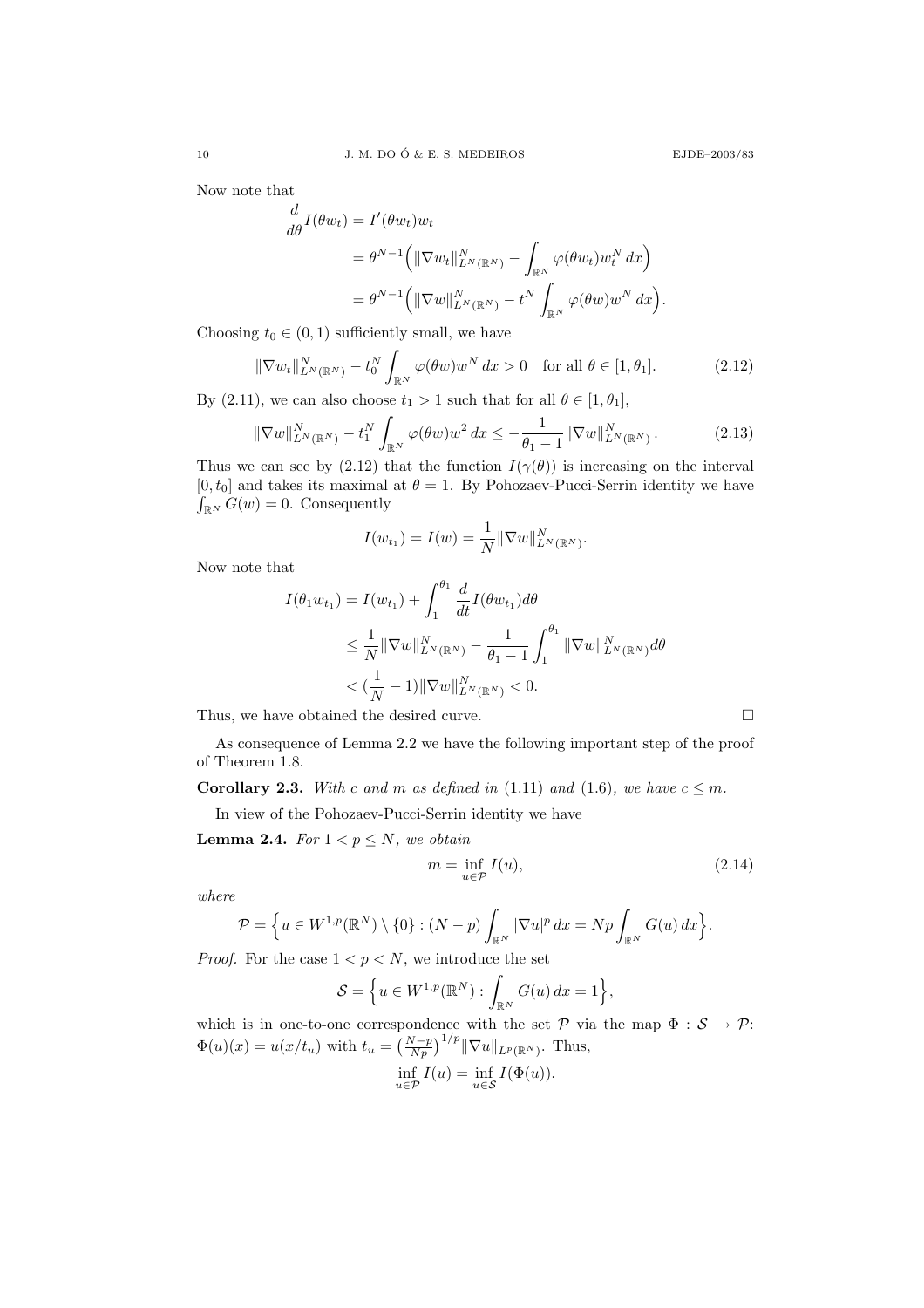,

Next we prove that  $\inf_{u \in \mathcal{S}} I(\Phi(u)) = m$ . From Theorem 1.4, there exists  $u_0 \in$  $W^{1,p}(\mathbb{R}^N)$  such that

$$
M = \inf_{u \in \mathcal{S}} \int_{\mathbb{R}^N} |\nabla u|^p \, dx = \int_{\mathbb{R}^N} |\nabla u_0|^p \, dx.
$$

After a suitable scale change,  $\Phi(u_0)$  becomes a least energy solution; that is,  $I(\Phi(u_0)) = m$ . By the Pohozaev-Pucci-Serrin identity,

$$
I(\Phi(u_0)) = \frac{1}{p} t_{u_0}^{N-p} ||\nabla u_0||_{L^p(\mathbb{R}^N)}^p - t_{u_0}^N \int_{\mathbb{R}^N} G(u_0) dx
$$
  
= 
$$
\frac{1}{N} \left( \frac{N-p}{Np} \right)^{(N-p)/p} ||\nabla u_0||_{L^p(\mathbb{R}^N)}^N
$$
  
= 
$$
\inf_{u \in S} \frac{1}{N} \left( \frac{N-p}{Np} \right)^{\frac{N-p}{p}} ||\nabla u||_{L^p(\mathbb{R}^N)}^N.
$$

Thus we have  $(2.14)$  in the case  $1 < p < N$ .

For the case  $p = N$ , we have

$$
\mathcal{P} = \left\{ u \in W^{1,p}(\mathbb{R}^N) \setminus \{0\} : \int_{\mathbb{R}^N} G(u) \, dx = 0 \right\}.
$$

Thus

$$
\inf_{u \in \mathcal{P}} I(u) = \frac{1}{N} \inf \left\{ \int_{\mathbb{R}^N} |\nabla u|^N dx : u \in W^{1,p}(\mathbb{R}^N) \text{ and } \int_{\mathbb{R}^N} G(u) dx = 0 \right\}
$$
  
=  $\frac{1}{N} \int_{\mathbb{R}^N} |\nabla u_0|^N dx$ ,

where in the last equality we have used Theorem 1.6. On the other hand

$$
\int_{\mathbb{R}^N} |\nabla u_0|^N dx = NI(u_0) = Nm.
$$

Thus we have (2.14) in the case  $p = N$ . Therefore the proof of Lemma 2.14 is  $\Box$ complete.  $\Box$ 

To complete the proof of Theorem 1.8, in view of Corollary 2.3 and Lemma 2.4, it only remains to prove that  $m \leq c$ , which is a consequence of the following result.

**Lemma 2.5.** For all  $\gamma \in \Gamma$ ,  $\gamma([0,1]) \cap \mathcal{P} \neq \emptyset$ .

*Proof.* Case:  $1 < p < N$ . We consider the functional

$$
P(u) = \frac{N-p}{p} \|\nabla u\|_{L^p(\mathbb{R}^N)}^p - \int_{\mathbb{R}^N} G(u) \, dx = NI(u) - \|\nabla u\|_{L^p(\mathbb{R}^N)}^p
$$

defined in  $W^{1,p}(\mathbb{R}^N)$ . Using (2.1), it is not difficult to see that there exists  $\rho_0 > 0$ such that

$$
P(u) > 0
$$
 for  $0 < ||u||_{W^{1,p}(\mathbb{R}^N)} \le \rho_0$ .

For each  $\gamma \in \Gamma$  we have  $P(\gamma(1)) = NI(\gamma(1)) - ||\nabla \gamma(1)||_{L^p(\mathbb{R}^N)}^p \le NI(\gamma(1)) < 0$  and  $\gamma(0) = 0$ . Thus there exists  $t_0 \in [0, 1]$  such that

$$
\|\gamma(t_0)\|_{W^{1,p}(\mathbb{R}^N)} > \rho_0
$$
, and  $P(\gamma(t_0)) = 0$ .

Therefore,  $\gamma(t_0) \in \gamma([0,1]) \cap \mathcal{P}$ .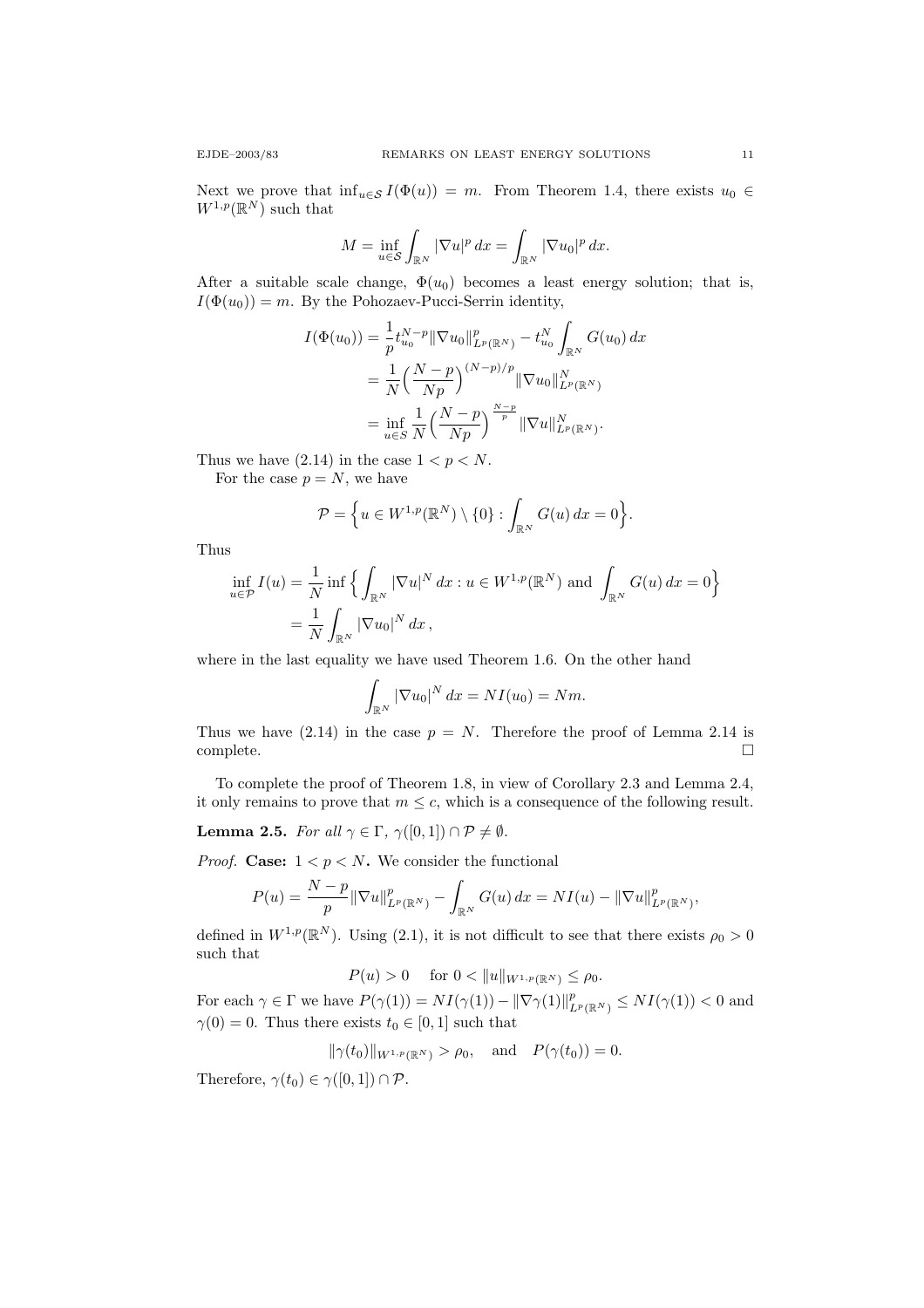**Case:**  $p = N$ . We consider  $\rho \in C_0^{\infty}(\mathbb{R}^N, [0, \infty))$  such that  $\int_{\mathbb{R}^N} \rho(x) dx = 1$ . For  $\gamma \in \Gamma$  and  $\epsilon > 0$ , we define  $\gamma_{\epsilon} : [0, 1] \to W^{1,N}(\mathbb{R}^N)$  given by

$$
\gamma_{\epsilon}(t)(x) = \int_{\mathbb{R}^N} \rho\left(\frac{x-y}{\epsilon}\right) \gamma(t)(y) dy.
$$

It is easy to see that the function  $\gamma_{\epsilon}$  satisfies the following three properties:

(i)  $\gamma_{\epsilon}(t) \in L^{\infty}(\mathbb{R}^{N}),$  for all  $t \in [0,1]$ 

- (ii)  $\gamma_{\epsilon} \in C([0,1],L^{\infty}(\mathbb{R}^{N}))$
- (iii)  $\max_{t \in [0,1]} \|\gamma_{\epsilon}(t) \gamma(t)\|_{W^{1,N}(\mathbb{R}^N)} \to 0 \text{ as } \epsilon \to 0.$

Now, using assumption (G3) there exists  $\rho_0 > 0$  such that

$$
P(u) > 0 \text{ if } 0 < \|u\|_{\infty} \le \rho_0. \tag{2.15}
$$

By (iii), we have  $P(\gamma(1)) \leq NI(\gamma_{\epsilon}(1)) < 0$  and  $\gamma(0) = 0$  for all  $\epsilon > 0$ . Thus, using (2.15) and (ii) we obtain that  $P(\gamma_{\epsilon}(t)) > 0$  for  $t > 0$  sufficiently small. Therefore, we can find  $t_{\epsilon} \in [0, 1]$  such that

$$
\|\gamma_{\epsilon}(t_{\epsilon})\|_{\infty} > \rho_0, \quad P(\gamma_{\epsilon}(t_{\epsilon})) = 0.
$$

That is,  $\gamma_{\epsilon}(t_{\epsilon}) \in \mathcal{P}$ . We extract a subsequence  $\epsilon_n \to 0$  such that  $t_{\epsilon_n} \to t_0$ . From (ii)-(iii) it follows that

$$
\|\gamma_{\epsilon}(t_{\epsilon_n})-\gamma(t_0)\|_{W^{1,N}(\mathbb{R}^N)}\to 0,\quad P(\gamma(t_0))=0\,.
$$

Now we claim that  $\gamma(t_0) \neq 0$ . Indeed, by Theorem 1.6,

$$
\inf_{u \in \mathcal{P}} \|\nabla u\|_{L^N(\mathbb{R}^N)}^N = 2m > 0.
$$

Therefore,  $||u||_{W^{1,N}(\mathbb{R}^N)} \geq (Nm)^{1/N}$  for all  $u \in \mathcal{P}$ . In particular,

$$
\|\gamma_{\epsilon}(t_{\epsilon_n})\|_{W^{1,N}(\mathbb{R}^N)} \ge (Nm)^{1/N}.
$$

Consequently,  $\|\gamma(t_0)\|_{W^{1,N}(\mathbb{R}^N)} \ge (Nm)^{1/N} > 0$ . Thus  $\gamma(t_0) \in \gamma([0,1]) \cap \mathcal{P}$  and  $\gamma([0,1]) \cap \mathcal{P} \neq \emptyset$ . This, show the Lemma in the case  $p = N$ .

*Proof of Theorem 1.8.* By Corollary 2.3 we have  $c \leq m$ . On the outer hand, Lemmas 2.4 and 2.5 imply

$$
m = \inf_{u \in \mathcal{P}} I(u) \le c.
$$

Thus, the proof of Theorem is complete.

# 3. ASYMPTOTIC BEHAVIOR

In this section we show the decay at infinity of the weak solution and its derivatives.

*Proof of Theorem 1.9.* The exponential decay of w at infinity is already known [12, Theorem 2.3. We show first that there exists  $r_o > 0$  such that  $w'(r) \leq 0$  for  $r \geq r_o$ . Indeed, since  $w$  has exponential decay at infinity, it follows form  $(G1)$  that there exists  $r_1 > 0$  such that

$$
\int_{r_1}^{\infty} r^{N-1} |w'|^{p-2} w' \varphi' dr = \int_{r_1}^{\infty} r^{N-1} g(u(r)) \varphi dr < 0
$$
 (3.1)

for all  $0 \leq \varphi \in W_r^{1,p}(0,+\infty)$  with supp $\varphi \subset (r_1,\infty)$ . The result then follows by contradiction. Take  $r_o > r_1 + 1$  and suppose that exists  $r' \geq r_o$  such that,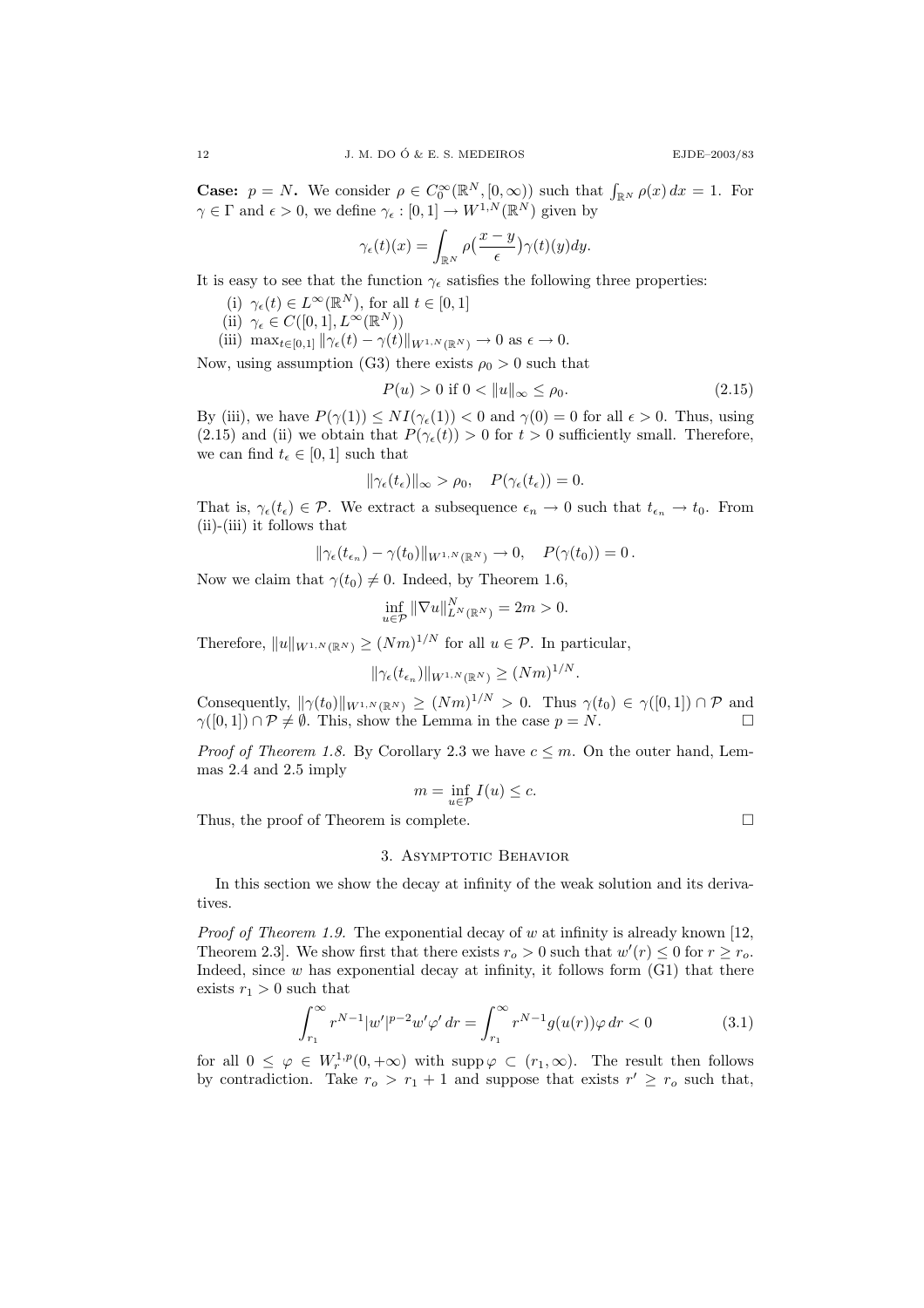$w'(r') > 0$ . Since w' is continuous, there exists  $\delta > 0$  such that  $w'(r) > 0$  for  $r \in (r' - \delta, r' + \delta)$ . Choosing the test function

$$
\varphi(r) = \begin{cases}\n0 & \text{if } 0 \le r \le r' - \delta, \\
\frac{w(r' + \delta)}{2\delta}(r - r' + \delta) & \text{if } r' - \delta < r \le r' + \delta, \\
w(r) & \text{if } r \ge r' + \delta\n\end{cases}
$$

in  $(3.1)$  we have

$$
\int_{r'-\delta}^{r'+\delta} r^{N-1} |w'|^{p-2} w'(r) dr < 0.
$$

This is a contradiction. Therefore, there exists  $r_o > 0$  such that  $w'(r) \leq 0$  for  $r \geq r_o$ . Next, we show that w' has exponential decay. Since w is radial,

$$
\int_0^\infty r^{N-1} |w'|^{p-2} w' \varphi' dr = \int_0^\infty h(r) \varphi dr \quad \forall \varphi \in W_r^{1,p}(\mathbb{R}^N),\tag{3.2}
$$

where  $h(r) = r^{N-1} g(w(r))$ . If  $u(r) = \int_r^{\infty} h(s) ds$  we have  $u'(r) = -h(r)$ . Consequently, if  $v(r) = r^{N-1} |w'(r)|^{p-2} w' - u(r)$  we have

$$
\int_0^\infty v(s)\varphi'(s)ds = 0 \quad \forall \ \varphi \in W^{1,p}_r(0,\infty).
$$

Therefore, by [4, Lemma VIII.1], there exists a constant  $C$  such that

$$
r^{N-1}|w'|^{p-2}w' = C + u(r).
$$
\n(3.3)

We claim that  $C = 0$ . Indeed, suppose that  $C \neq 0$ . By the exponential decay of u and (3.3), there exists a constant  $C_1 > 0$  such that for r sufficiently large

$$
r^{N-1}|w'(r)|^{p-1} \ge C - ce^{-\theta r} \ge C_1/r,
$$

that is,

$$
|w'(r)| \ge \frac{C_1}{r^{\alpha}},\tag{3.4}
$$

where  $\alpha = \frac{N}{p-1}$ . Since  $p \leq N$  we have  $\alpha > 1$ . Integrating (3.4) from R to r and using the fact of that  $w'(r) \leq 0$  for  $r \geq r_o$ , we obtain

$$
-w(r) + w(R) \ge \frac{C_1}{1 - \alpha} \left( \frac{1}{r^{\alpha - 1}} - \frac{1}{R^{\alpha - 1}} \right). \tag{3.5}
$$

Letting  $r \to \infty$  in (3.5) we have

$$
w(R) \ge \frac{C_1}{(\alpha - 1)} \frac{1}{R^{\alpha - 1}},
$$

for  $R$  sufficiently large. This contradicts the exponential decay of  $w$ . Therefore,

$$
r^{N-1}|w'|^{p-2}w' = u(r).
$$
\n(3.6)

It follows from (3.6) that w' has exponential decay. Moreover,  $w \in C^2(r_0, \infty)$ . This completes the proof of Theorem 1.9.  $\Box$ 

Acknowledgments. This was work partially supported by CNPq, PRONEX-MCT/Brazil and Millennium Institute for the Global Advancement of Brazilian Mathematics - IM-AGIMB.